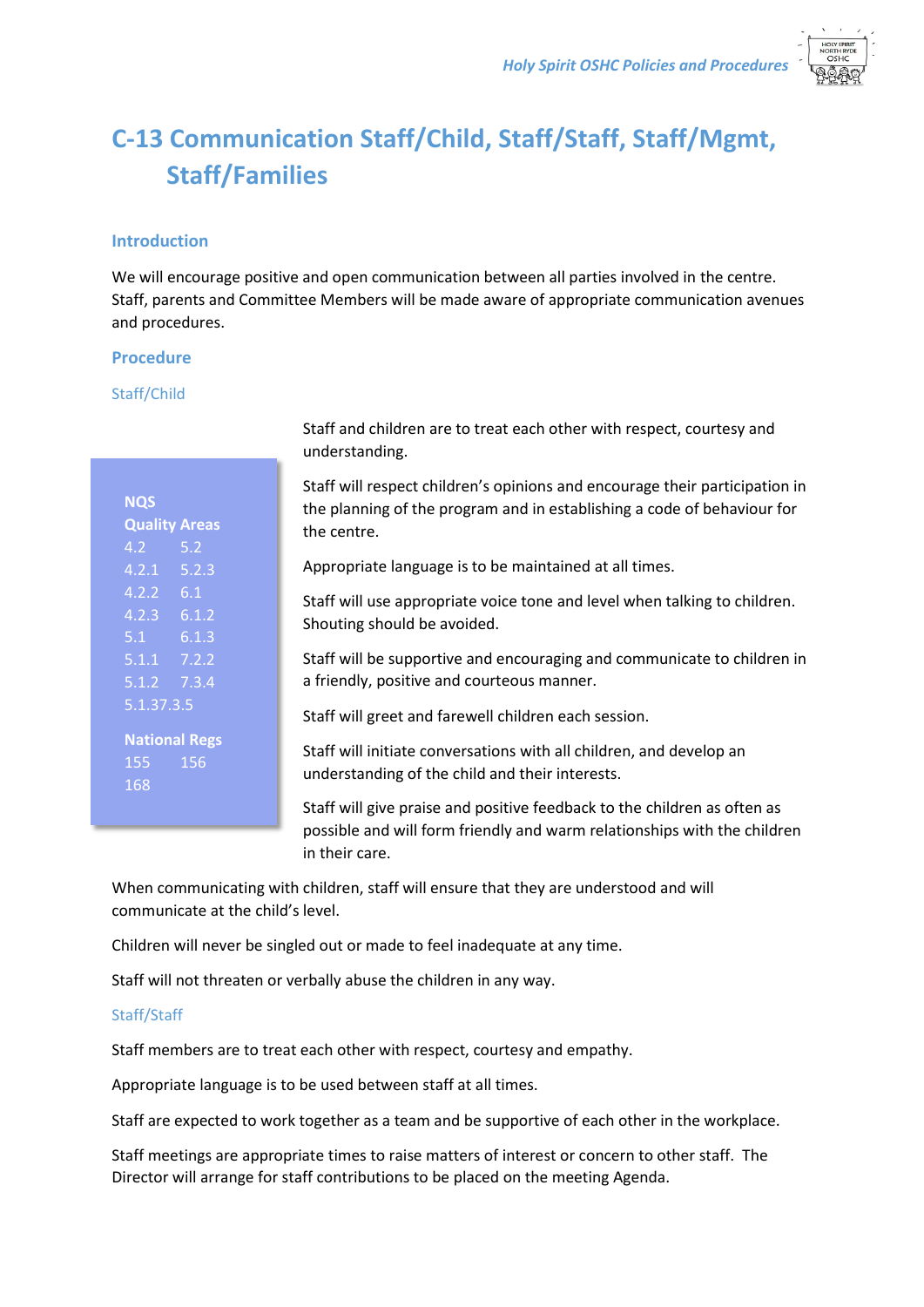

Staff are expected to read minutes of staff meetings and to take notice of changes to Centre policy and procedures.

Staff are to read the Staff Communication Book prior to the commencement of each shift.

Staff will familiarise themselves with the content of all notices displayed around the centre.

A staff member with concerns about the work practices or standards of another staff member will firstly approach that staff member to discuss the matter. If the matter remains unresolved, then the grievance procedures will be followed.

Staff should not unnecessarily involve parents or other staff member in their matters of grievance or complaint.

### Staff/Management

Staff and members of the Management Committee are to treat each other with respect, courtesy and understanding.

Appropriate language is to be maintained at all times.

The Director is the main line of communication between the staff and the Management

Staff can raise any issues with the Management Committee through the Director. The Director will ensure that this is drawn to the Committee's attention through the termly report.

Where necessary, staff will be invited to management meetings to discuss their concerns.

Where the matter is seen as urgent, the Director may raise the issue with the Management Committee prior to the meeting and discuss if there is a need for immediate action to be taken at that time.

If staff have an issue they do not wish to address with the Director, they may personally write to the Management Committee identifying the problem and asking for their help.

A copy of this letter must be given to the Director.

The issue should be raised at the next management meeting. The staff member involved will be asked to attend the meeting to personally discuss the issue.

Where there is a distinct conflict between a staff member and the management, the staff member or Management can act on this as per the grievance procedures. A mediator or union representative can be brought in to discuss any concerns that have not been able to be resolved by the normal procedures.

# Staff/Families

Staff will create a comfortable and supportive environment for parents and strive for open communication and good relations with parents.

Staff and parents will treat each other with respect, courtesy and understanding.

Appropriate language is to be maintained at all times.

Staff will not be judgmental towards the parents and respect their need to use childcare.

Staff will accept parent's individual differences in raising their children and in all cultural issues.